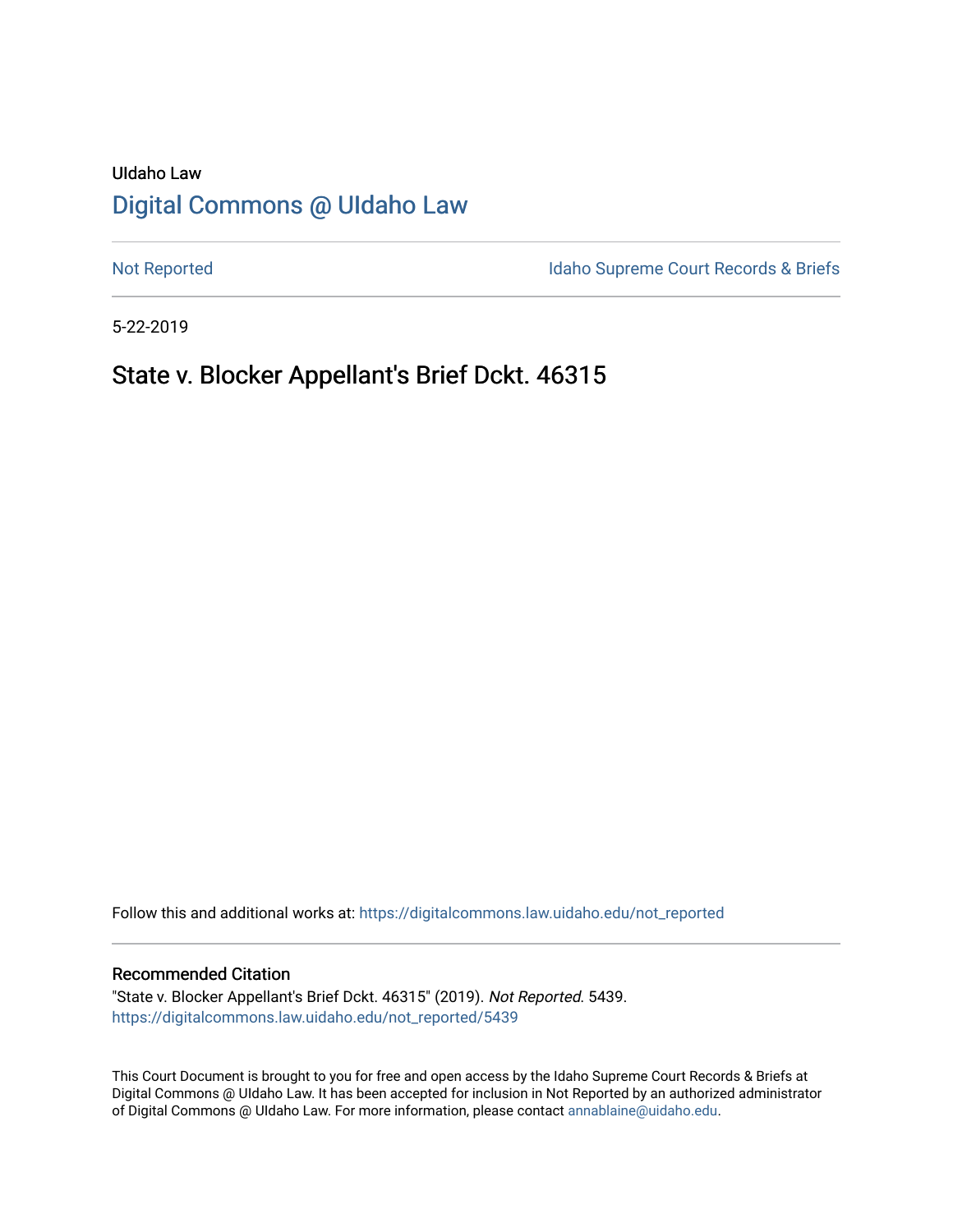Electronically Filed 5/22/2019 11 :36 AM Idaho Supreme Court Karel Lehrman, Clerk of the Court By: Brad Thies, Deputy Clerk

ERIC D. FREDERICKSEN State Appellate Public Defender I.S.B. #6555

JUSTIN M. CURTIS Deputy State Appellate Public Defender **I.S.B.** #6406 322 E. Front Street, Suite 570 Boise, Idaho 83702 Phone: (208) 334-2712 Fax: (208) 334-2985 E-mail: documents@sapd.state.id. us

### IN THE SUPREME COURT OF THE STATE OF IDAHO

| STATE OF IDAHO,       |                                    |
|-----------------------|------------------------------------|
| Plaintiff-Respondent, | NO. 46315-2018                     |
|                       | <b>OWYHEE COUNTY NO. CR37-18-9</b> |
| V.                    |                                    |
| DAVID BRIAN BLOCKER,  | <b>APPELLANT'S BRIEF</b>           |
| Defendant-Appellant.  |                                    |

### STATEMENT OF THE CASE

Nature of the Case

David Brian Blocker appeals from his judgment of conviction for aggravated assault and mayhem. Mr. Blocker pleaded guilty and the district court imposed a unified sentence of five years, with one year fixed, and fourteen years, with ten years fixed, respectively. Mr. Blocker appeals, and he asserts that the district court abused its discretion by imposing excessive sentences.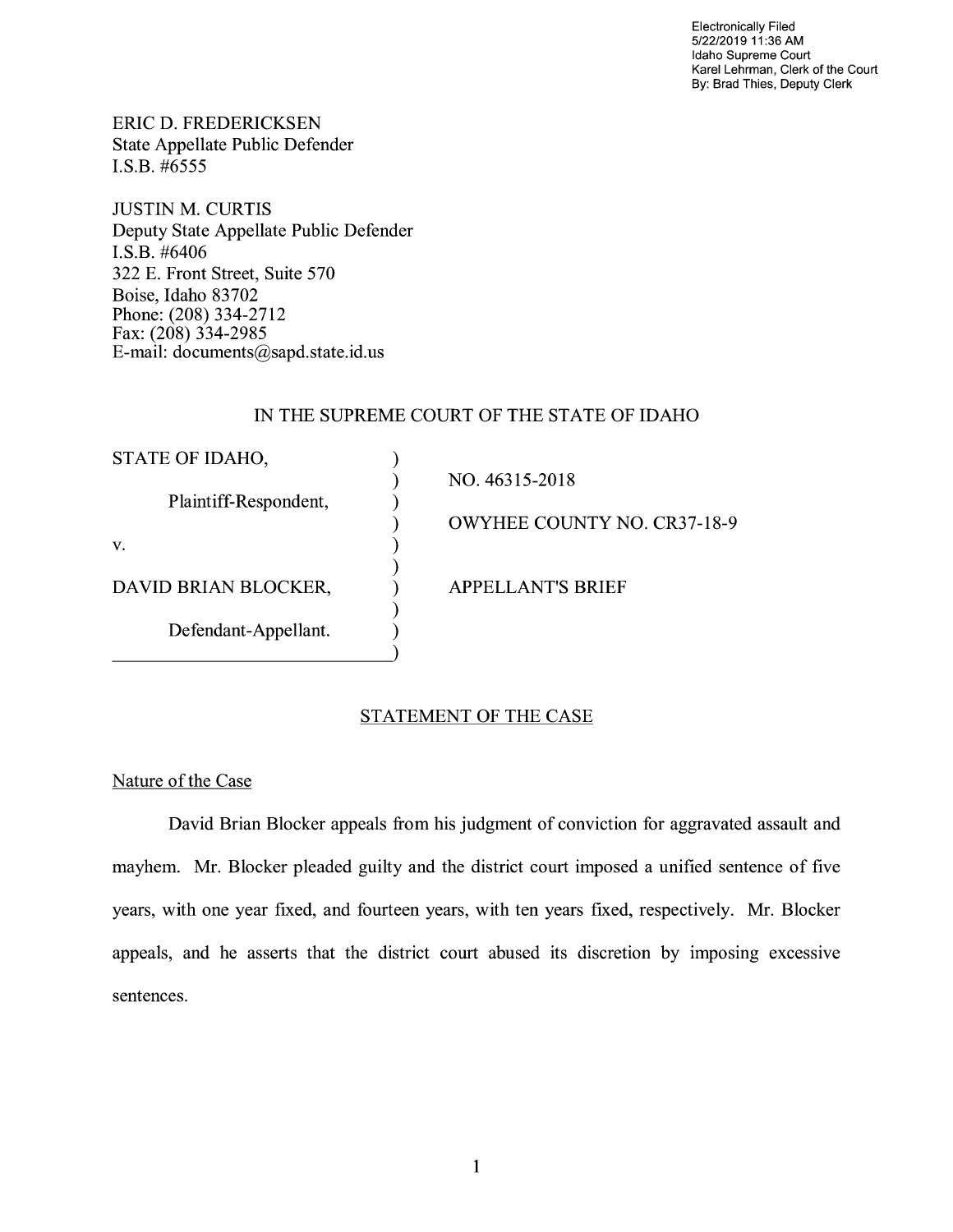#### Statement of the Facts & Course of Proceedings

On December 8, 2017, officers with the Homedale Police Department stopped a vehicle driven by Mr. Blocker; an officer was familiar with the passenger, who was a minor, and the passenger was detained for a curfew violation. (Presentence Investigation Report *(hereinafter,*  PSI), pp.3-4.) Officers noticed a machete in the vehicle. (PSI, p.4.) Mr. Blocker gave consent to search the vehicle and found methamphetamine in the passenger's side. (PSI, p.4.) The passenger was released to his grandmother and was given the machete back. (PSI, p.4.)

While speaking with an officer, Mr. Blocker stated that he had gotten into a fight while he was tattooing another person. (PSI, p.4.) When the officer asked if Mr. Blocker knew anything about tattooing "I suck dick" on another man's forehead, Mr. Blocker stated that he did not, but that he might know who did. (PSI, p.4) Mr. Blocker apparently matched the description in an earlier Caldwell police report regarding the tattooing, and the officer told him that he would follow up if the victim pressed charges. (PSI, p.4.)

Several days later, officers made contact with Zachary Jerome, who was the owner of the vehicle Mr. Blocker had been driving. (PSI, p.4.) Mr. Jerome told the officers that he had picked up Robert Hurles and was driving him around when Mr. Blocker called and stated that he wanted to buy drugs from Mr. Hurles. (PSI, p.4.) According to Mr. Jerome, they went to Mr. Blocker's residence where Mr. Blocker threatened to either beat up Mr. Hurles or give him a tattoo. (PSI, pp.4-5.) Mr. Blocker then sat Mr. Hurles down and tattooed his forehead. (PSI, p.5.) He then threatened Mr. Hurles if he called the police. (PSI, p.5.) Mr. Hurles was then driven out to Greenleaf, Idaho and left at a gas station. (PSI, p.5.) Mr. Blocker explained that he had heard that Mr. Hurles had taken advantage of a mentally challenged individual and was angry and on drugs at the time. (PSI, p.5.)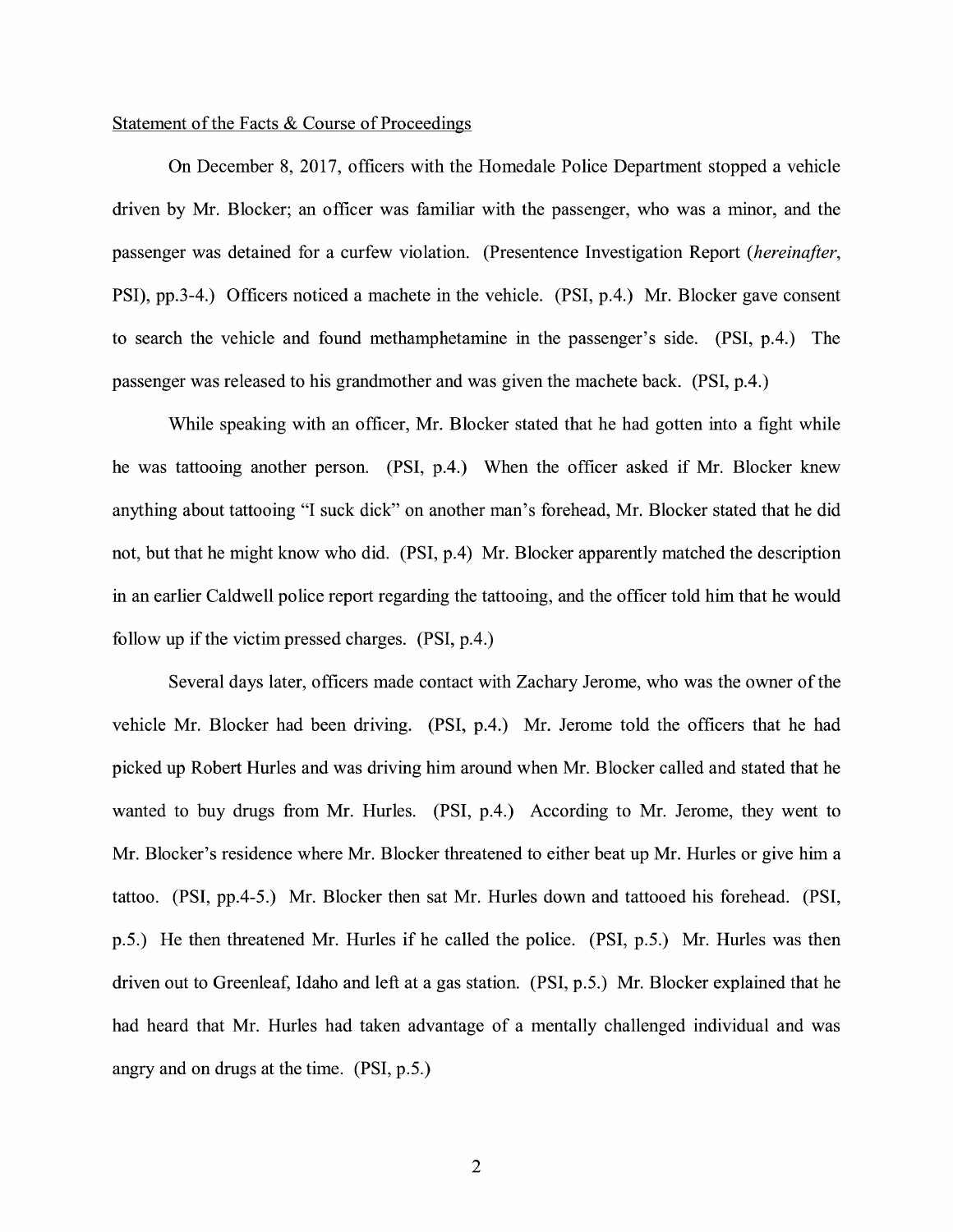Mr. Blocker was charged with aggravated assault, kidnapping in the second degree, and mayhem. (R., p.39.) He pleaded guilty to aggravated assault and mayhem and the State dismissed the kidnapping charge.<sup>1</sup> (See generally, 2/23/18 Tr.; R., p.56) The district court imposed sentences of five years, with one year fixed, and fourteen years, with ten years fixed. **(R.,** pp.63, 66.) Mr. Blocker appealed. (R., p.71.) He asserts that the district court abused its discretion by imposing excessive sentences.

#### ISSUE

Did the district court abuse its discretion when it imposed unified sentences of five years, with one year fixed, and fourteen years, with ten years fixed, upon Mr. Blocker following his plea of guilty to aggravated assault and mayhem?

#### ARGUMENT

## The District Court Abused Its Discretion When It Imposed Unified Sentences Of Five Years, With One Year Fixed, And Fourteen Years, With Ten Years Fixed, Upon Mr. Blocker Following His Plea Of Guilty To Aggravated Assault And Mayhem

"It is well-established that ' [ w ]here a sentence is within statutory limits, an appellant has the burden of showing a clear abuse of discretion on the part of the court imposing the sentence."' *State v. Pierce,* 150 Idaho 1, 5 (2010) (quoting *State v. Jackson,* 130 Idaho 293, 294 (1997) (alteration in original)). Here, Mr. Blocker's sentences do not exceed the statutory maximum. Accordingly, to show that the sentences imposed were unreasonable, Mr. Blocker "must show that the sentence, in light of the governing criteria, is excessive under any reasonable view of the facts." *State v. Strand,* 137 Idaho 457,460 (2002).

 $<sup>1</sup>$  The judgment of conviction contains a clerical error. Mr. Blocker pleaded guilty to aggravated</sup> assault, but the judgment states that the conviction is for aggravated battery. (R., p.63.)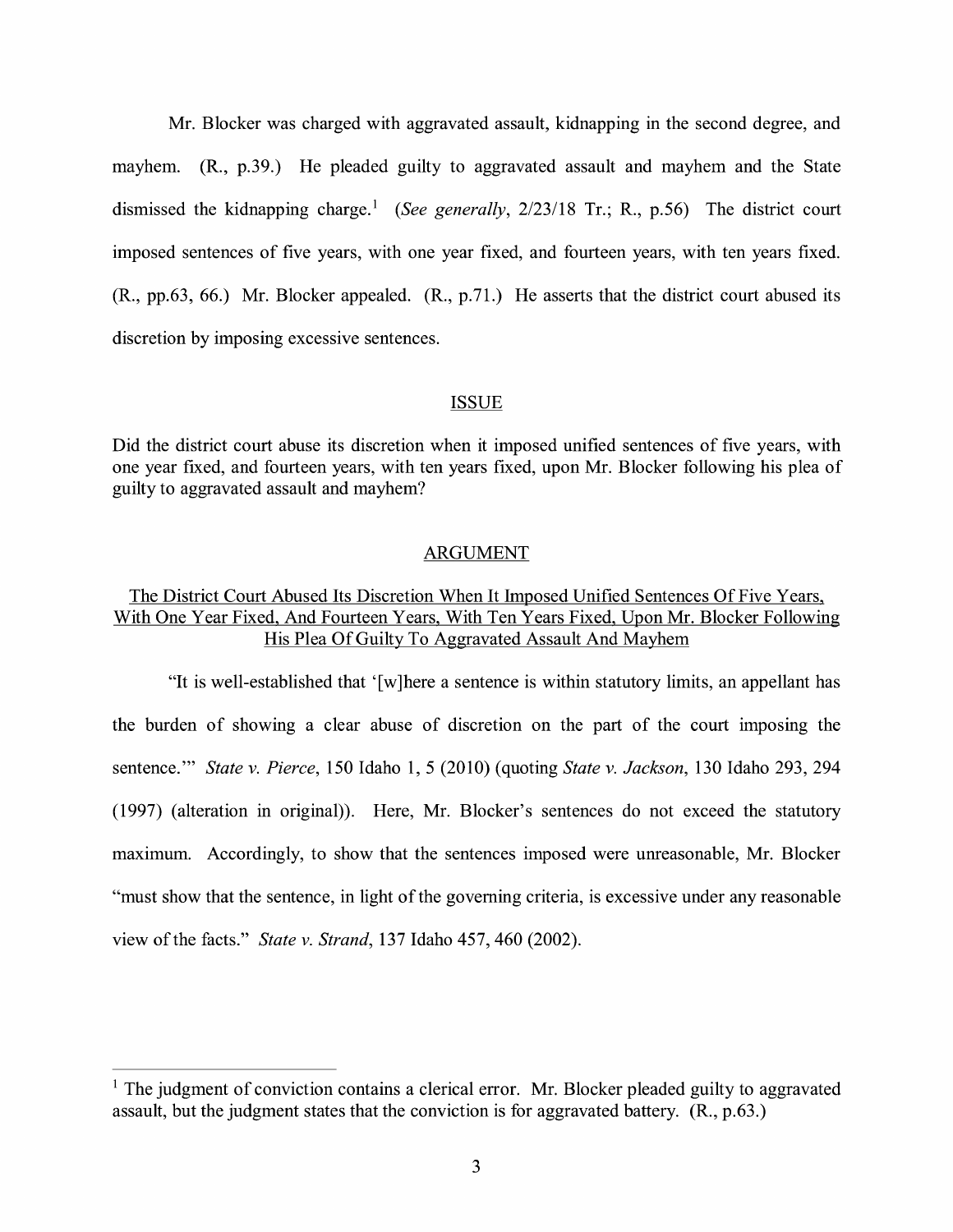"'Reasonableness' of a sentence implies that a term of confinement should be tailored to the purpose for which the sentence is imposed." *State v. Adamcik*, 152 Idaho 445, 483 (2012) (quoting *State v. Stevens*, 146 Idaho 139, 148 (2008)).

In examining the reasonableness of a sentence, the Court conducts an independent review of the entire record available to the trial court at sentencing, focusing on the objectives of criminal punishment: (1) protection of society; (2) deterrence of the individual and the public; (3) possibility of rehabilitation; and (4) punishment or retribution for wrongdoing.

*Stevens*, 146 Idaho at 148. "A sentence is reasonable if it appears necessary to accomplish the primary objective of protecting society and to achieve any or all of the related goals of deterrence, rehabilitation, or retribution." *State v. Delling*, 152 Idaho 122, 132 (2011).

Mr. Blocker addressed the district court at the sentencing hearing. He stated, "first off, I want – you know, I understand what I did was wrong. And I understand, you know, I need to deal with whatever I got coming for it." (Sent Tr., p.23, Ls.1-3.) He acknowledged that he had been on drugs. (Sent. Tr., p.23, Ls.4-7.) Mr. Blocker explained that, at age 42, he had spent over 25 years in prison and acknowledged that, "the way I think isn't normal to what most people think." (Sent. Tr., p.23, Ls.8-11.) He acknowledged that he was angry with Mr. Hurles because Mr. Hurles was taking advantage of someone who was mentally disabled, but stated, "I understand that, you know, I should have just left it alone and let the courts deal with it. And I wish I did." (Sent. Tr., p.25, Ls.4-6.) Mr. Blocker acknowledged that, "in my twisted way of thinking, I thought what I could do that would just teach him, you know what I mean?" (Sent. Tr., p.25, Ls.11-13.) Mr. Blocker informed the court, "[a]s you know, my whole life since I was 13, in and out of foster homes, group homes, boys ranches. I've been fighting a battle with addiction forever. I know that, you know with the courts and me, it's two different paths, you know." (Sent. Tr., p.26, Ls.6-11.) Mr. Blocker explained that he wanted an opportunity for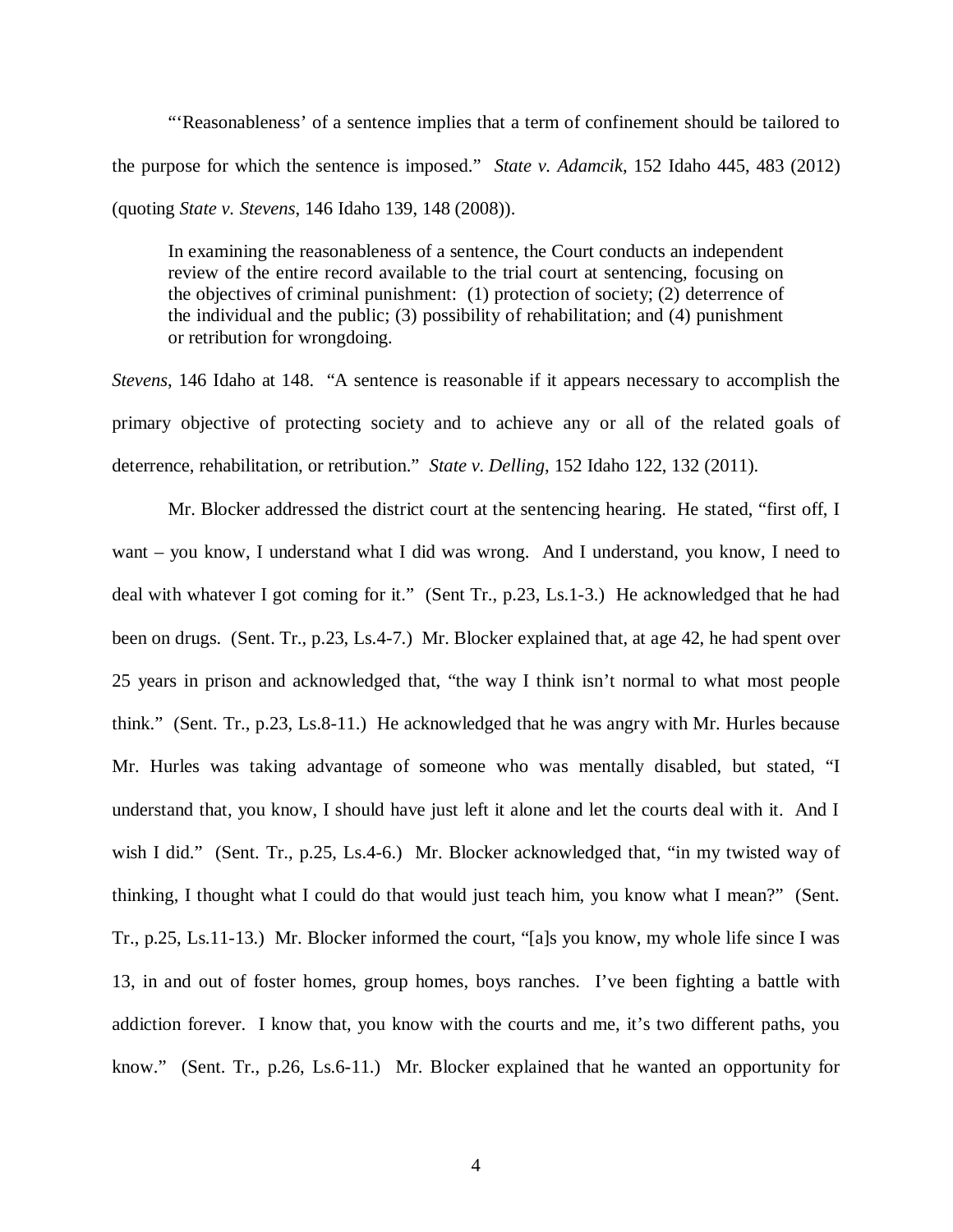treatment: "All I can do is give you my word as a man that if you will give me the opportunity to get some treatment that I've never had, I'll give it my best foot forward. But I've never been in trouble here in Idaho. And like I said, all I can do is tell you, you know, as a man, if I get the opportunity for treatment, I'll give it my best foot forward." (Sent. Tr., p.26, Ls.12-18.)

Counsel for Mr. Blocker emphasized that Mr. Blocker's issues stemmed from his substance abuse addiction and therefore requested that the court retain jurisdiction "to give him finally the chance to do the drug treatment that he desperately needs." (Sent. Tr. p.22, Ls.4-7). Mr. Blocker had no history of substance abuse treatment. (Sent. Tr., pp.14-19.)

Considering that Mr. Blocker accepted responsibility for his actions, acknowledged that he should have involved the courts rather than taken matters into his own hands, and acknowledged his substance abuse addiction and wanted treatment that he had never had, Mr. Blocker submits that the district court abused its discretion by imposing an excessive sentence.

#### **CONCLUSION**

Mr. Blocker respectfully requests that this Court reduce his sentences as it deems appropriate. Alternatively, he requests that his case be remanded to the district court for a new sentencing hearing.

DATED this  $22<sup>nd</sup>$  day of May, 2019.

*Isl* Justin M. Curtis JUSTIN M. CURTIS Deputy State Appellate Public Defender